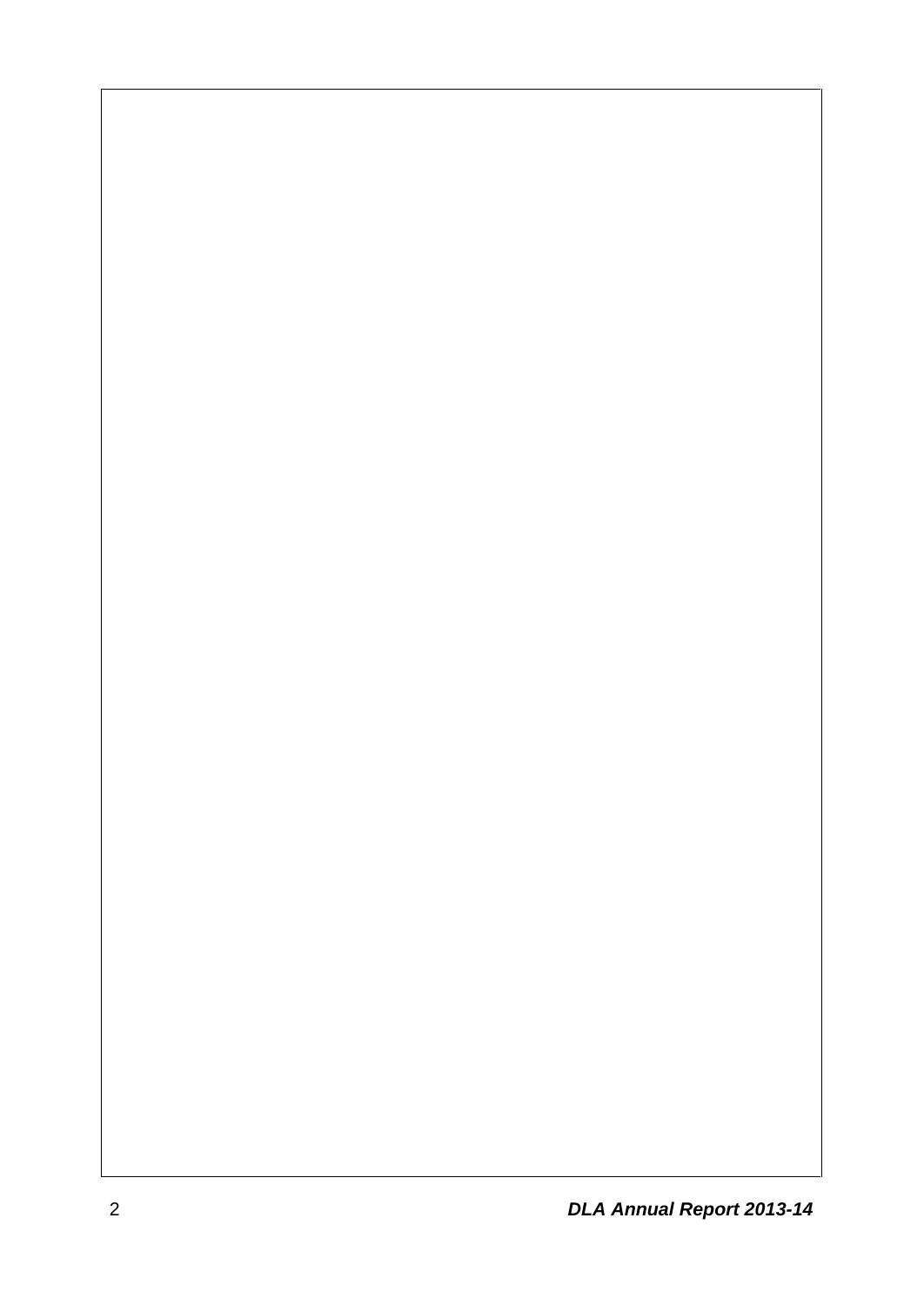# **Contents**

| <b>Section</b>    | <b>Subject</b>                     | Page |
|-------------------|------------------------------------|------|
| 1.                | <b>History and Aims</b>            | 5    |
| 2.                | Overview and Chair's Report        | 6    |
| 3.                | Membership                         | 8    |
| 4.                | <b>Briefings and E-mail News</b>   | 9    |
| 5.                | <b>Practitioner Group Meetings</b> | 10   |
| 6.                | Influencing Law and Policy         | 11   |
| <b>Appendix 1</b> | <b>Staffing</b>                    | 14   |
| <b>Appendix 2</b> | <b>Support and Thanks</b>          | 14   |
| <b>Appendix 3</b> | <b>Executive Committee</b>         | 15   |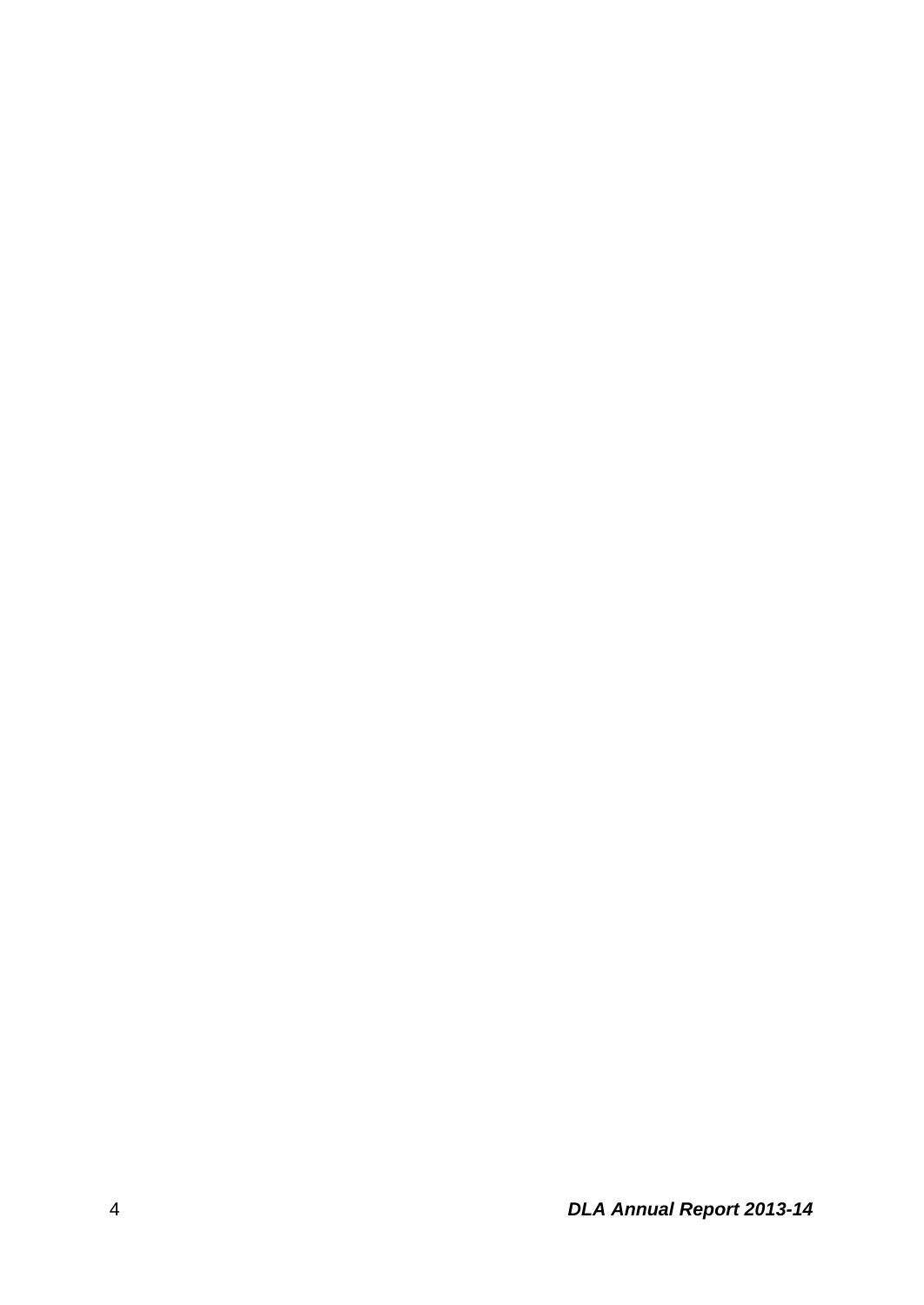# **1. History and Aims**

At a time when much of the public funding for supporting victims of discrimination has either been removed or is under serious threat, the Discrimination Law Association remains fully committed to advocate and support a complainant-centred approach to anti-discrimination law and practice.

The DLA was founded in 1995 for the purpose of advocating for better legal protection for complainants in discrimination law though engaging with the political and legislative process and improving education and increasing resources for those involved in practice.

From the start, strong emphasis has been placed on the important role of the voluntary sector and trade unions, and that remains the case today.

In 1998 a three-year grant was received from the Community Fund which enabled us to employee a part-time member of staff to assist us in our activities, and we have continued to do so ever since, even though we are now self-sufficient.

In 1999 we were incorporated as a company limited by guarantee.

In 2008 the Association was granted charitable status. Our charitable aims are to promote good community relations by improving the assistance and support given to people who are or may be subjected to discrimination and to advance education and training in the field of legal representation for people who are or may be subjected to discrimination.

The DLA acts as a forum of lawyers and advisers and others who deal with discrimination law in considering the impact of proposed changes to the law and submitting responses and in disseminating training and good practice. Looking beyond our membership, the DLA works to encourage the development of meaningful public discourse on defeating discrimination amongst legislators, policy makers and civil society generally.

Membership is open to any lawyer, legal or advice worker, trade unionist, equality officer or other person substantially engaged or interested in discrimination law and any organisation, firm, company or other body engaged or interested in discrimination law. The membership comprises, in the main, persons concerned with discrimination law from a complainant perspective.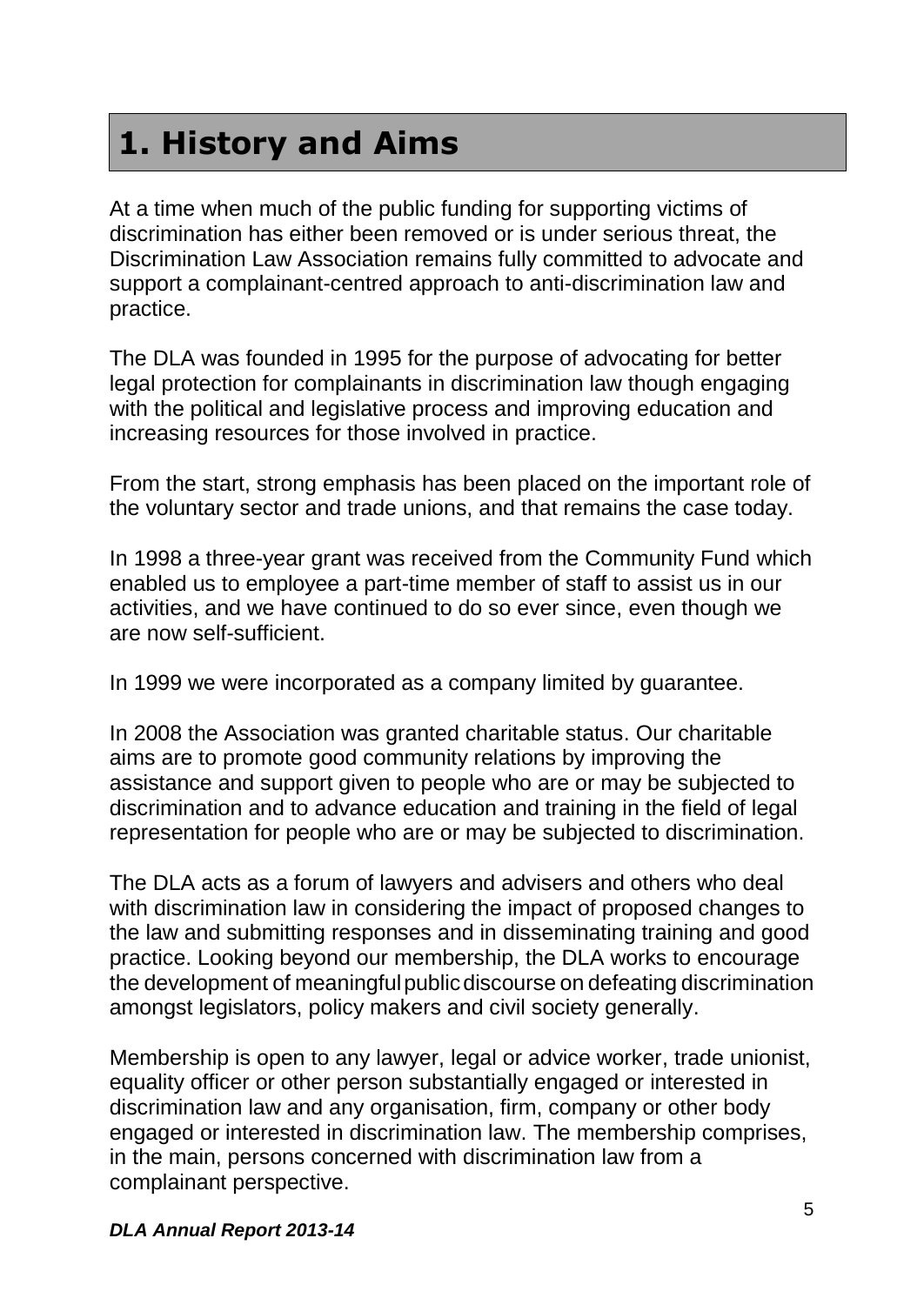# **2. Overview and Chair's Report**

This report relates to the period December 2013 to December 2014.

Most people would agree that 2014 was a difficult year for challenging discrimination and advancing equality. The damaging effects of the cuts to legal aid, to public services and to law centres and advice agencies became all too clear. The imposition of employment tribunal fees led to a drastic fall in discrimination claims. The Equality Act was weaker following repeals of important provisions. The EHRC had lost powers and resources. Politicians again raised the spectre of future repeal of the Human Rights Act.

Nevertheless, throughout the year, DLA remained robust and strong, increasingly recognised as a body whose views count, broadening our understanding and efforts, running a unique training project and responding to consultations across a wide range of issues. Our membership increased and participation in our events remained high.

#### AGM 2014

The DLA began 2014 with an inspiring talk at our AGM by Lou Englefield, Director of Pride Sports. Lou illustrated how prejudice based on false stereotypes continued to affect lesbians and gay men in sport at all levels; however, far more important were her examples of how gradual change is being achieved amongst players, coaches and managers, regulators and fans.

#### Training for 'lay' advisers

During March, April and May, DLA ran three full-day training sessions for advisers "Something is not quite right - is it discrimination?" The aim of this free training was to help non-lawyer advisers gain a better understanding of discrimination. We provided written background material on the law, enabling all of the sessions to be interactive. Led by experienced lawyers, participants tested the evidence of possible discrimination in scenarios involving different protected characteristics in a range of settings. Feedback for each session was very positive, and attendance remained constant for all three sessions.

DLA is very grateful to the following for the success of this project: St. Philips Chambers in Birmingham who hosted all three sessions providing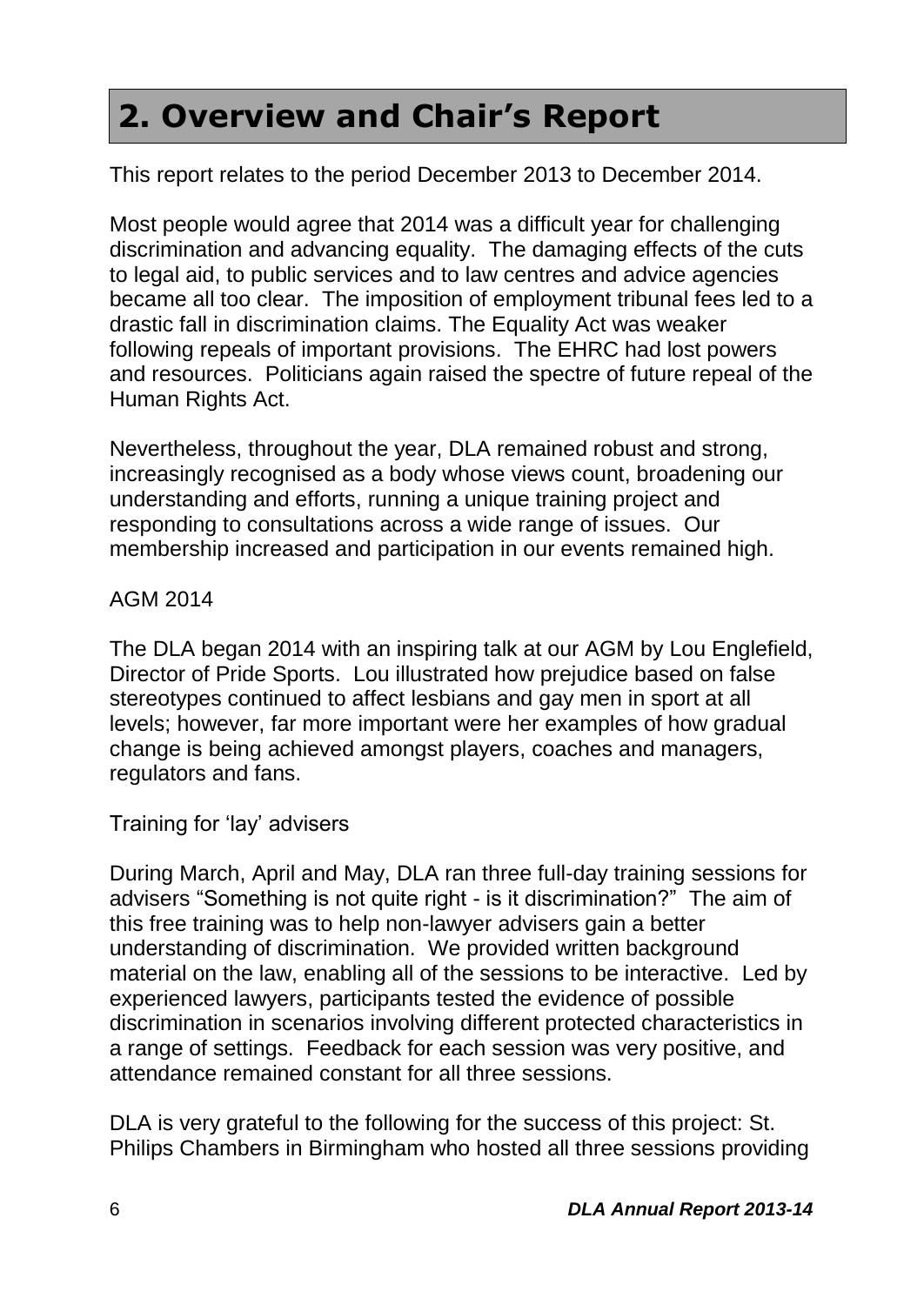all facilities and refreshments; Labour Research Department, whose material we incorporated into Background Material for the training; Citizens Advice for promoting the training and helping to recruit participants; and all of our excellent trainers: Philip Tsamodos, Catherine Casserley, Sally Robertson and Catherine Rayner.

#### Practitioner Group Meetings

Our programme of Practitioners' Group Meetings continued to be both stimulating and informative; each session, with a unique relevant topic (please see page 10) attracts Continuing Professional Education points for barristers or solicitors. We were pleased to hold eight PGMs this year, covering a mix of best practice guidance, discussions regarding changes to legislation or procedures, using discrimination law in new contexts and the impact of recent decisions on key concepts of discrimination law.

Consultations and other engagement in policies and practices

Please see page 11 of this report for full details. DLA continued to give careful attention to consultations by different arms of government, not wanting to forgo these limited opportunities to bring an anti-discrimination/ equalities perspective to government decision-making. In some cases to respond effectively required us to think about equality impact in new areas of government activity, for example proposals for major changes to the methods for collecting census data.

As set out on page 11, DLA was also invited to advise civil servants and agencies on how, in their specific areas, they can effectively investigate and/or monitor discrimination. We were also invited to join with others to state publicly our concerns regarding community relations and human rights. DLA continues to benefit from our membership of the Equality and Diversity Forum, the UK Race and Europe Network and the European Network Against Racism.

#### Annual conference

The very timely theme of our 2014 conference was 'Discrimination and Economic Inequality: two faces of disadvantage'. Our keynote speakers and concluding panel considered 'Can you tackle one without the other?' while other speakers incorporated the theme in their presentations. More than 100 people attended, including practitioners, advisers, trade unionists, campaigners and academic lawyers. Evaluations by participants were overwhelmingly positive. We are grateful to Baker &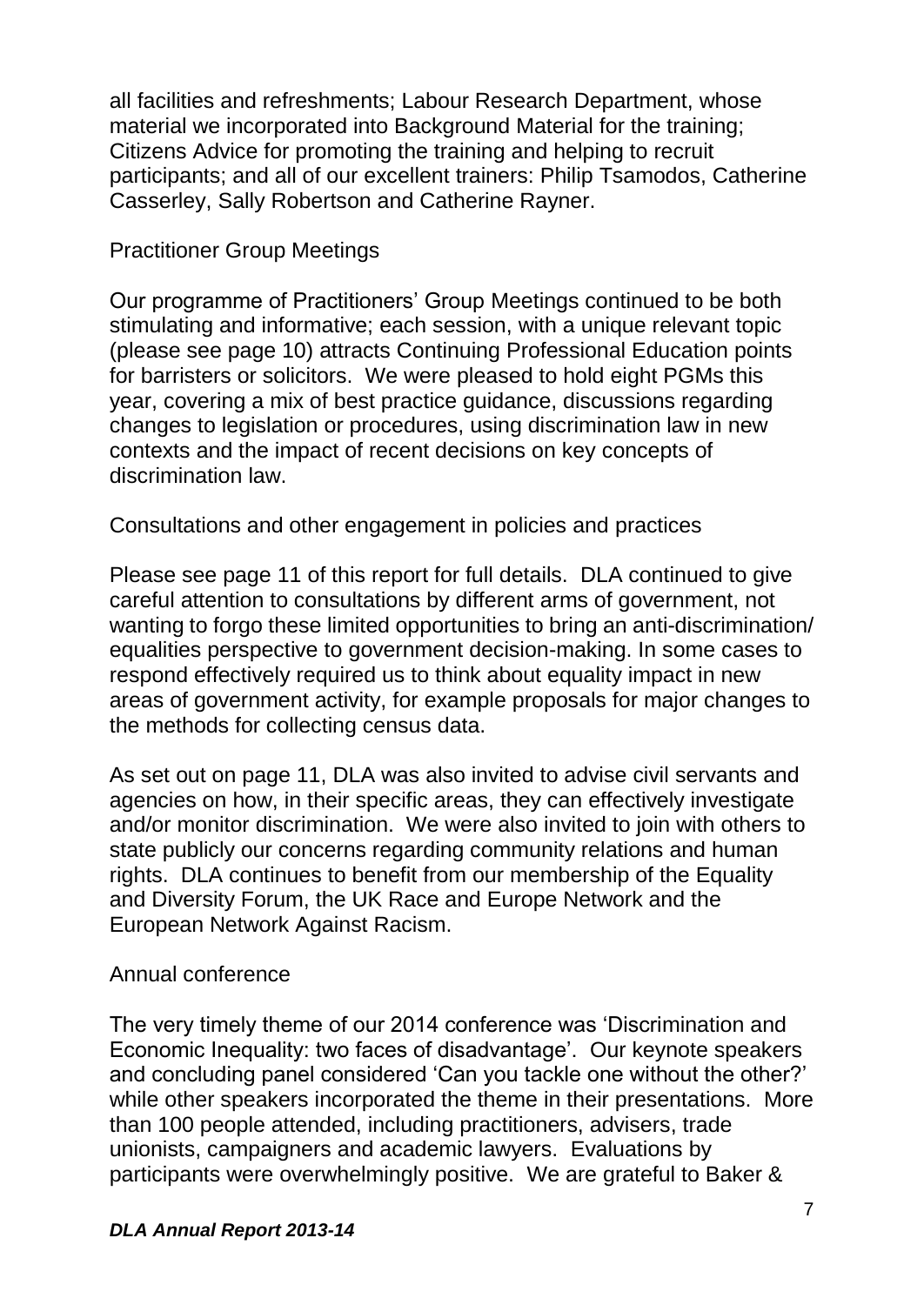McKenzie who once again very generously hosted our conference and to our speakers and breakout group leaders for their invaluable contributions.

DLA as a charitable organisation

Once again I am able to report that the DLA financial position remains good. I am grateful for the good financial management which our excellent Administrator Chris Atkinson unstintingly provided. I am also grateful to our Treasurer, Michael Reed, who prepared our budget and provided essential oversight of our finances throughout the year making certain that the EC, as charity trustees, remain mindful of our financial responsibilities. I am extremely grateful to all of the members of the EC who, individually and collectively, ensured sensible decisions, thorough planning, successful events and well-argued and well-documented submissions on behalf of DLA. As in previous years, our thanks to Geraldine Scullion who, as editor of Briefings, has ensured that our outstanding and highly-regarded journal remains stimulating, topical and informative. Finally, DLA is its members, and I wish to express sincere thanks to our active and responsive and interested membership which make DLA the strong and respected organisation it continues to be.

I cannot conclude a summary of the year without mentioning the very sad death of Caroline Gooding, who was elected to the EC in 2010 and was one of our Vice Chairs when she died in July 2014. DLA gained greatly and in many ways from her expertise and her wisdom.

# **3. Membership**

Membership of the DLA has held up well over this past year. As of 31<sup>st</sup> December 2014, DLA membership stood at 274, made up of:

- 111 solicitor/barristers
- 6 large solicitors firms
- 5 medium solicitors firms
- 6 small solicitors firms
- 39 voluntary organisations/law centres
- 11 national organisations (including equality bodies, trade unions)
- 59 individuals other (including academics, trainers, consultants, trade unionists)
- 37 student/unwaged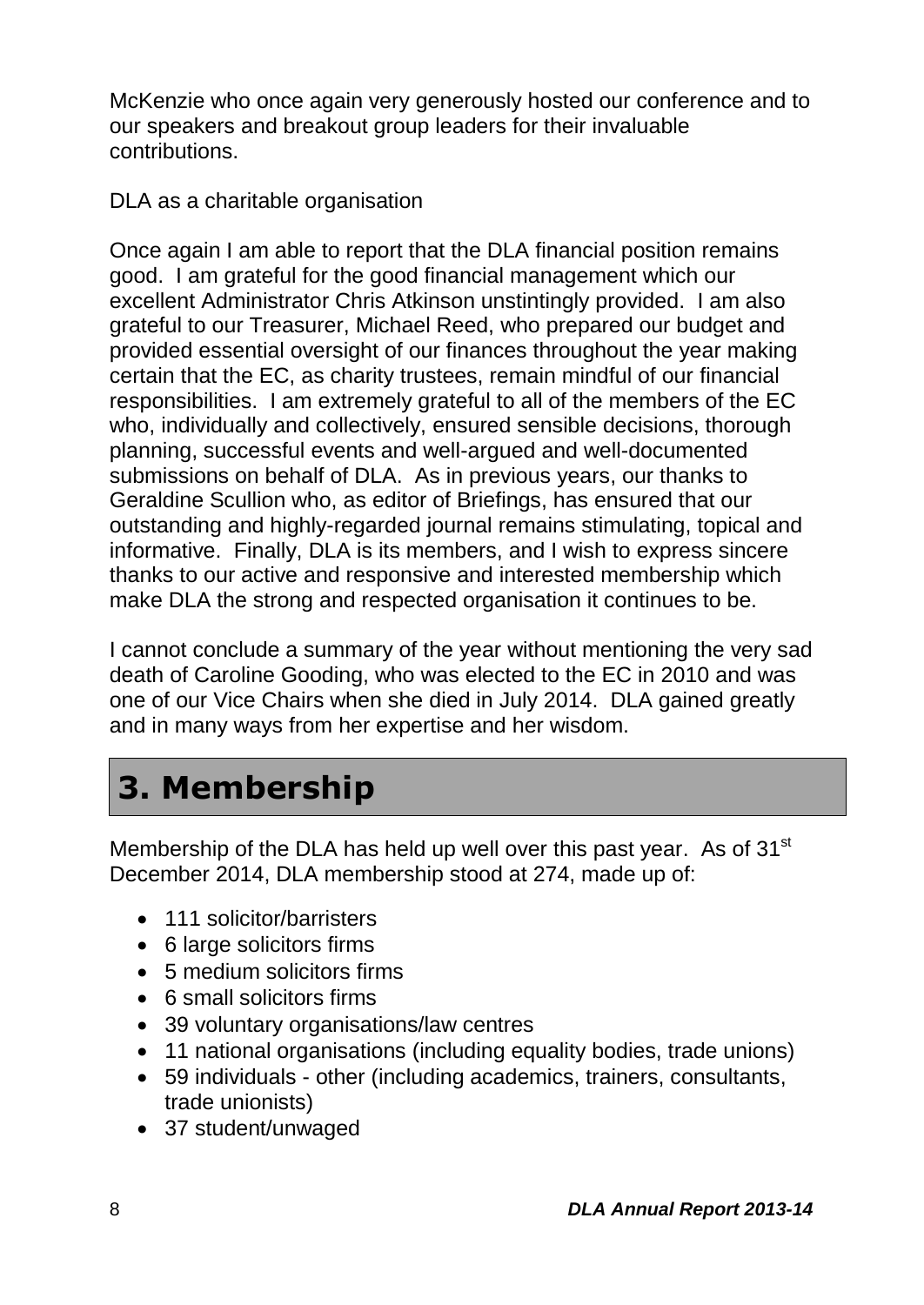Overall membership was somewhat up as compared with the same time last year (255 members) and is now only just below the levels of previous years when we had just over 300 members. However, we have now rather more individual memberships and rather fewer organisations than in the past.

It is encouraging that there is still a steady flow of new membership applications but the challenge for this coming year will be to retain existing members and recruit new ones. We are especially concerned to retain our members who depend on grants from public authorities and/or legal aid whose survival is at risk due to government spending cuts and reform of legal aid; they make an extremely valuable contribution to the work of DLA as well as to members of the public who rely on them for accessible high-quality legal services.

## **4. Briefings and E-mail News**

### **Briefings**

The DLA's 3 editions of *Briefings* in 2014 contained 38 briefings on equality and anti-discrimination law topics and case reports of interest to lawyers and practitioners, including Citizens Advice advisors, across the UK.

As well as in-depth articles on topics such as homophobia in sport, and an exploration of the concept of indirect discrimination, we included articles focusing on practical implementation of the law; for example, using alternatives to the statutory questionnaire procedure, practical approaches to requesting flexible working, or bringing discrimination claims against schools in the Special Educational Needs and Disability tribunals.

Public sector equality duty cases continue to challenge the lawfulness of public authorities' decision-making in relation to the adverse impact of cut backs or austerity measures on vulnerable people. The case notes reflect both successful and unsuccessful challenges; successful cases included judicial reviews of the closure of the Independent Living Fund, the imposition of a residency requirement test for entitlement to council tax rebate, and the failure of the Secretary of State for Justice to provide adequate approved premises for women released from prison on licence. Unsuccessful cases reported on included the Court of Appeal's finding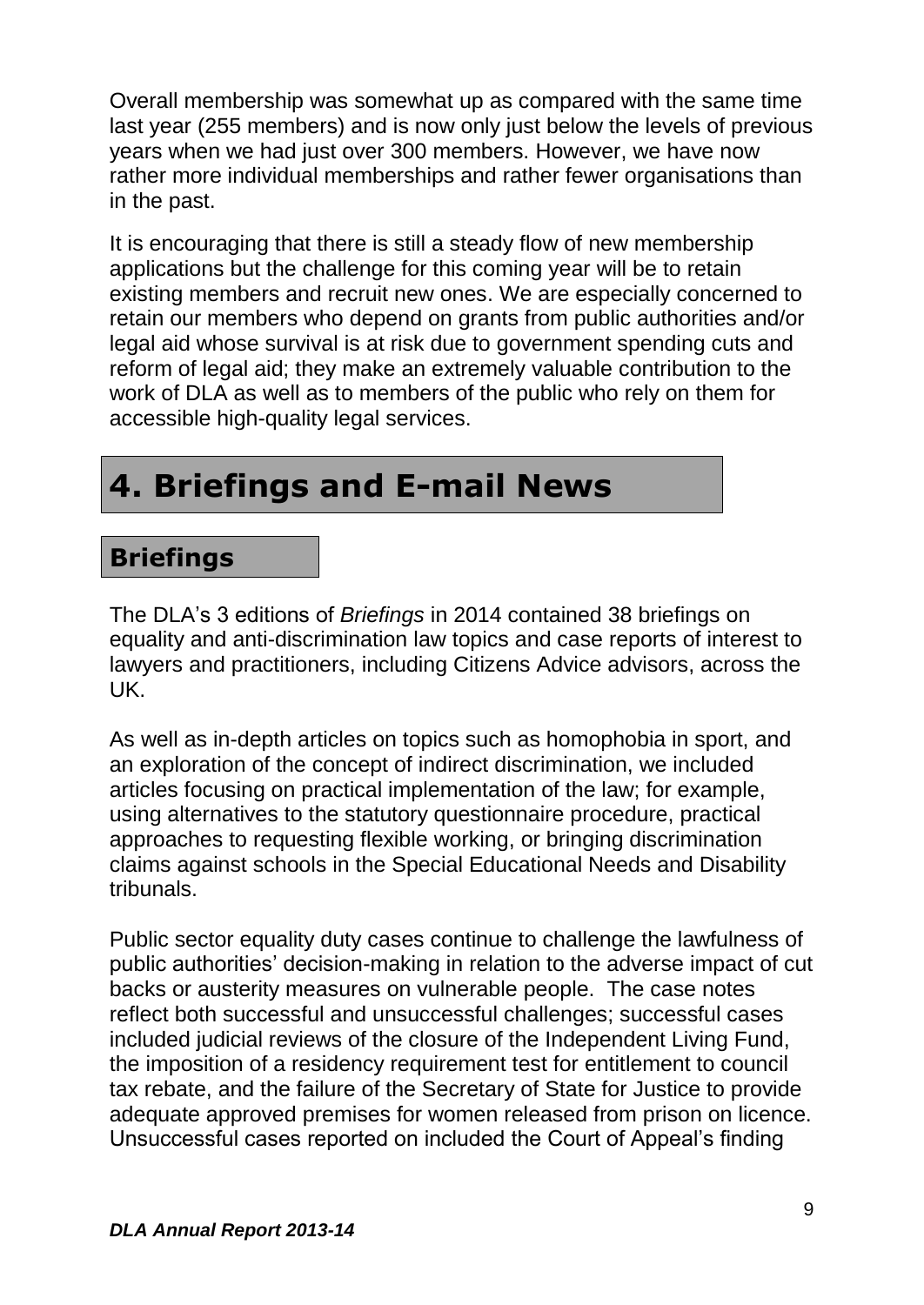that the indirect discrimination resulting from the 'bedroom tax' was justified.

Access to justice continues to be a critical theme for equality lawyers and advisors and the report in November of the successful challenge to the residence test for access to civil legal aid made welcome reading. Following its first unsuccessful attempt at the High Court, reported in March 2014, readers will follow closely the outcome of UNISON's attempts to amend the introduction of a fees regime at the ET and EAT which will be reported in the coming year.

*Briefings* is entirely dependent on the willingness of DLA members and supporters to write articles and case notes and we are very grateful to all our contributors. We remember especially the late Caroline Gooding who was a regular and valued contributor and whose last case note was written in June 2014, a few weeks before her untimely death. *Briefings* will be the poorer without her commitment, insight and expertise. As always, we would like to thank and acknowledge the work of our editor Geraldine Scullion and our designer and typographer Alison Beanland.

### **E-mail News & Information Circulation**

Over the last year, we have circulated 12 issues of the DLA's email News, containing updates on DLA institutional developments and responses to consultations, as well as relevant national and international reports, case updates, conferences, vacancies and discrimination law news, plus information circulated at the request of members. As of 31<sup>st</sup> December 2014, we had 441 recipients on our e-news mailing list, and therefore directly receiving our eNews.

### **5. Practitioner Group Meetings**

The DLA has continued to run an exciting programme of meetings this year. We are grateful to all of our speakers who have given up their time and efforts to help us. We would also like to thank Slater & Gordon Lawyers and also Pattinson & Brewer for hosting meetings (and providing refreshments).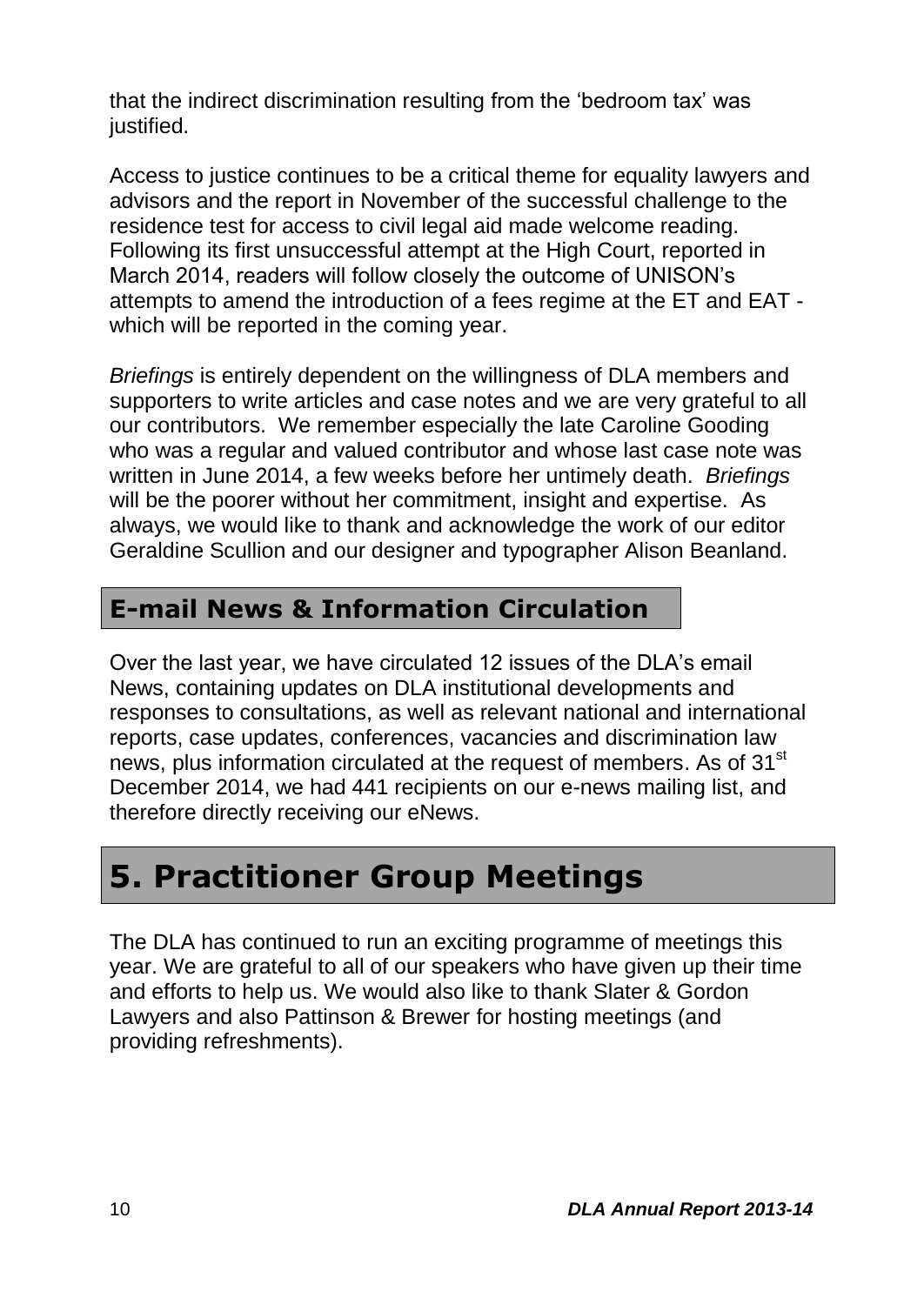| <b>DATE</b> | <b>TITLE</b>                                                        | <b>SPEAKERS</b>                           |  |
|-------------|---------------------------------------------------------------------|-------------------------------------------|--|
| 11 Dec 2013 | <b>EHRC Strategic Legal Cases</b>                                   | Sarah Lowe                                |  |
| 22 Feb 2014 | Status and discrimination law -<br>some hurdles                     | <b>Paul Michell</b>                       |  |
| 26 Mar 2014 | Pregnancy and maternity<br>discrimination                           | Susan Belgrave                            |  |
| 23 Apr 2014 | Tips and pitfalls from EJ's<br>perspective                          | <b>Simon Cheetham</b>                     |  |
| 21 May 2014 | Migrant workers and<br>discrimination                               | Jamila Duncan-Bosu                        |  |
| 18 Jun 2014 | The unfairness of a level playing<br>field: indirect discrimination | <b>Binder Bansel</b>                      |  |
| 30 Sep 2014 | Stress, mental health and best<br>practice in the workplace         | <b>Catherine Rayner</b>                   |  |
| 18 Nov 2014 | Human Rights, Discrimination<br>and Employment Law                  | <b>Ben Collins and</b><br>Nicola Newbegin |  |

### **6. Influencing Law and Policy**

Influencing law and policy is central to the aims of the DLA, and in the past year we have sought to do so by submitting detailed responses to consultations, engaging in formal and informal contacts with officials, joining with other organisations in letters to the press on important issues, and participating in forums and discussions concerning equality law and policy matters. The DLA Executive Committee has also brought selected matters to the attention of DLA members, particularly when there was some hope that a wider response might achieve greater influence.

We have continued our work to challenge the government's suggestion that discrimination law is a 'bureaucratic burden' on business and public bodies. However, as the impact of the Coalition's changes to civil litigation funding and of the introduction of employment tribunal fees has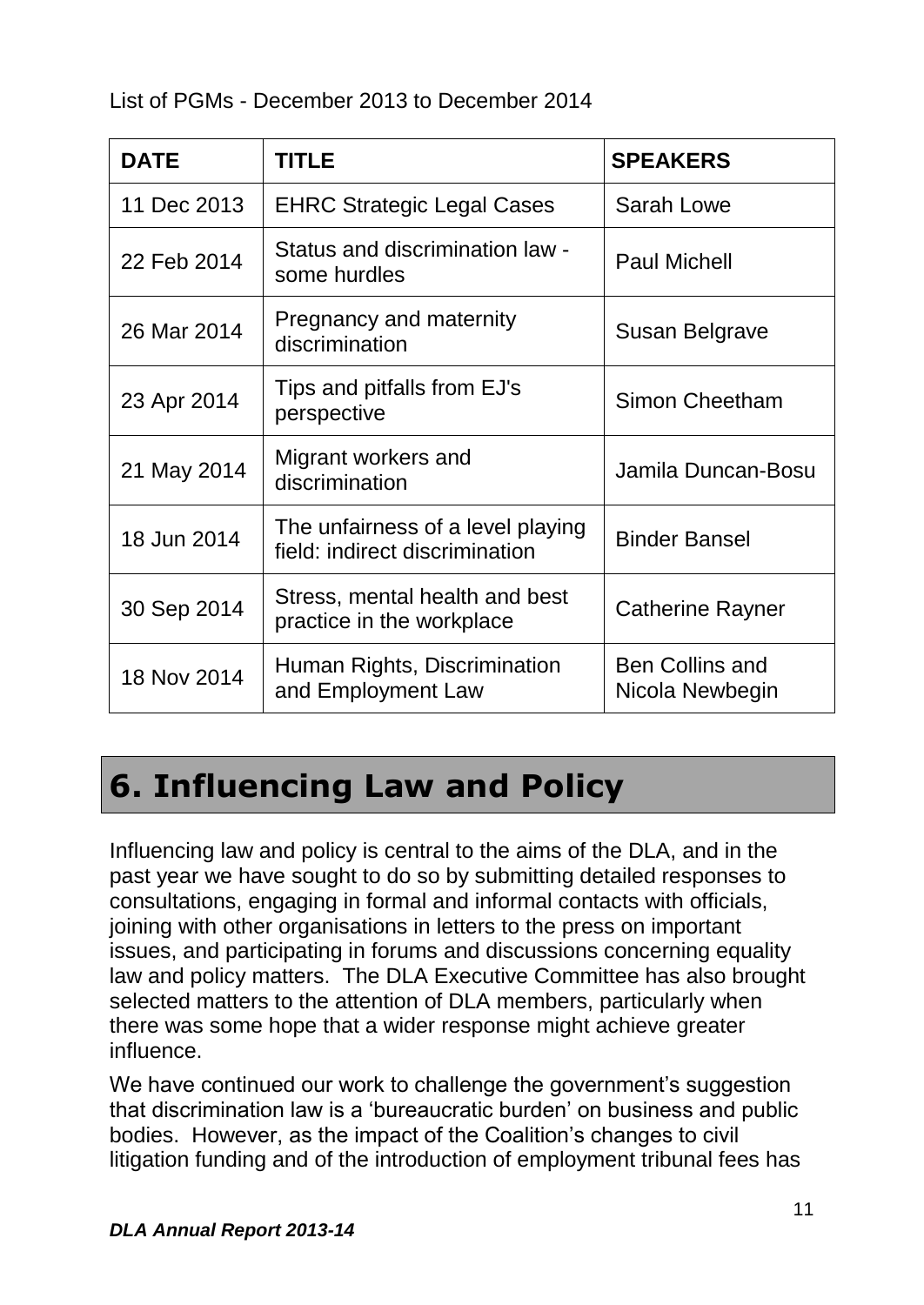begun to emerge we have also emphasised the need to gather reliable and accurate data.

Members of the Executive Committee have held meetings with officials about the Equality Advisory Support Service (which has taken over the advice helpline service from the EHRC). The DLA was invited by the IPCC to be represented on the reference group supporting the IPCC review of guidelines for handling allegations of police discriminatory behaviour. The DLA was asked to advise NGOs and Home Office researchers on the law and likely manifestations of discrimination when landlords and agents are required to check tenants' immigration status during the pilot in the West Midlands of this part of the Immigration Act 2014.

The DLA also seeks to influence policy and practice through our conferences. This year we held a very successful conference which explored the relationship between discrimination and socioeconomic inequality.

As the General Election approaches we will continue our attempts to influence law and policy in line with our remit and will collaborate with other NGOs to ensure that the case for equality and against discrimination is articulated effectively.

### **DLA Submissions**

The DLA made written submissions in relation to the following since the previous AGM. All can be downloaded from our website www.discriminationlaw.org.uk:

- Two sections of the Government's Review of the Balance of Competences between the United Kingdom and the European Union:
	- Fundamental Rights
	- Social and Employment Policy
- Two sections of the Council of Europe's Review of the longer-term future of the system of the European Convention on Human Rights and the European Court of Human Rights:
	- Future challenges to the Convention system
	- Subsidiarity and Mechanisms required at the European level to ensure effective protection of individual rights and authoritative interpretation of the Convention
- Welsh Declaration on the Rights of Older People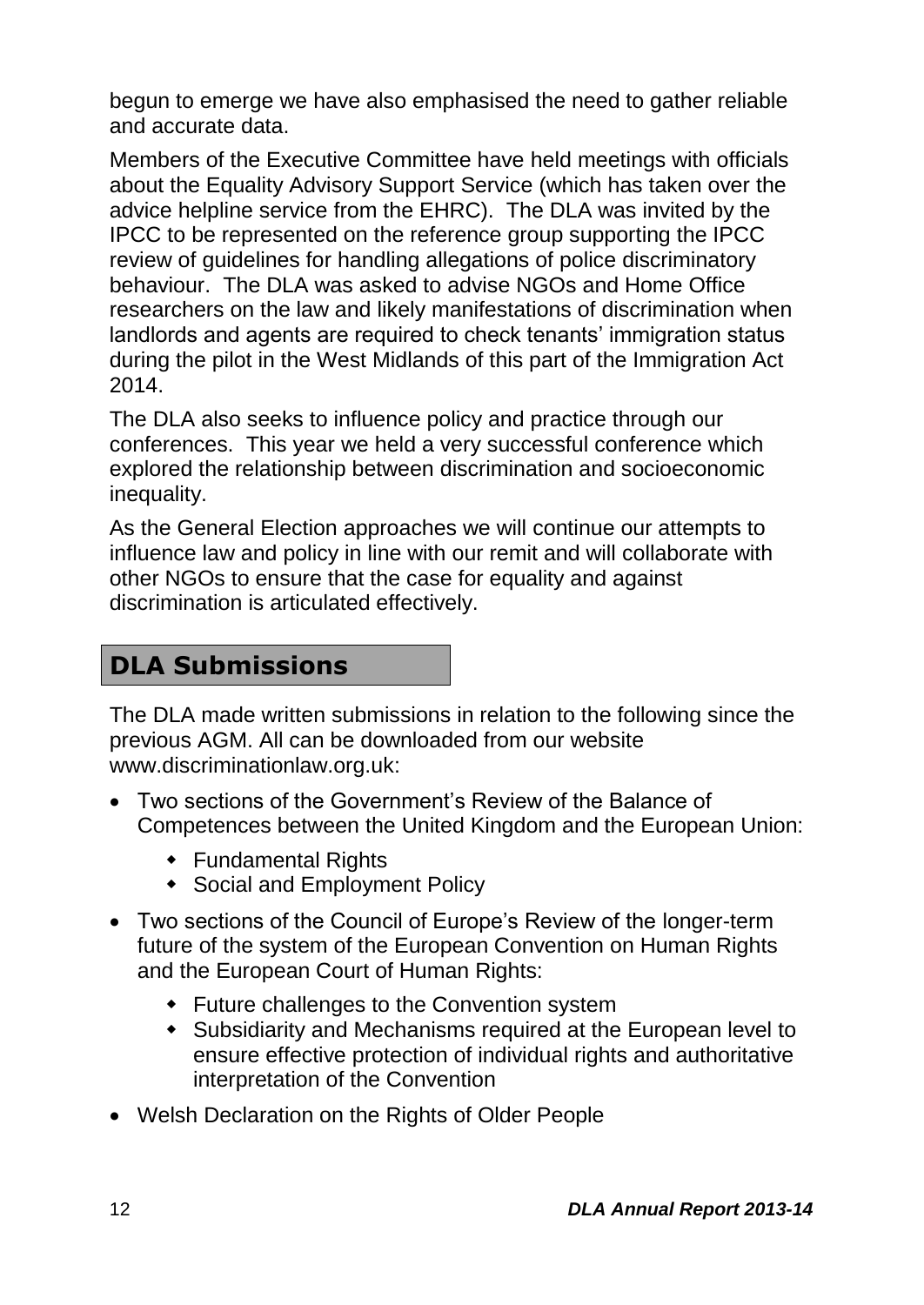- Welsh Government's consultation on the draft Children's Rights Scheme 2014
- Equality & Human Rights Commission consultation on draft supplementary Code on age discrimination
- Equality & Human Rights Commission litigation strategy review consultation

Organisations that the DLA has liaised with in the past year include

- Home Office
- Equality and Human Rights Commission
- TUC
- Independent Police Complaints Commission
- Just Fair consortium
- Industrial Law Society
- Equality and Diversity Forum
- European Network Against Racism
- UK Race and Europe Network

We are continuing to explore the possibility of involvement in the People's Parliament initiative and we hope to finalise a meeting with the President of the Employment Tribunals early in 2015. DLA was one of more than 30 organisations that signed letters to the leaders of the three main political parties urging new commitments to promote and protect good community relations; and on Human Rights Day we were pleased to be among the signatories of the British Institute of Human Rights letter to the Telegraph on the legacy of the Magna Carta calling on those with power "to reflect on the importance of human rights protections in our democracy".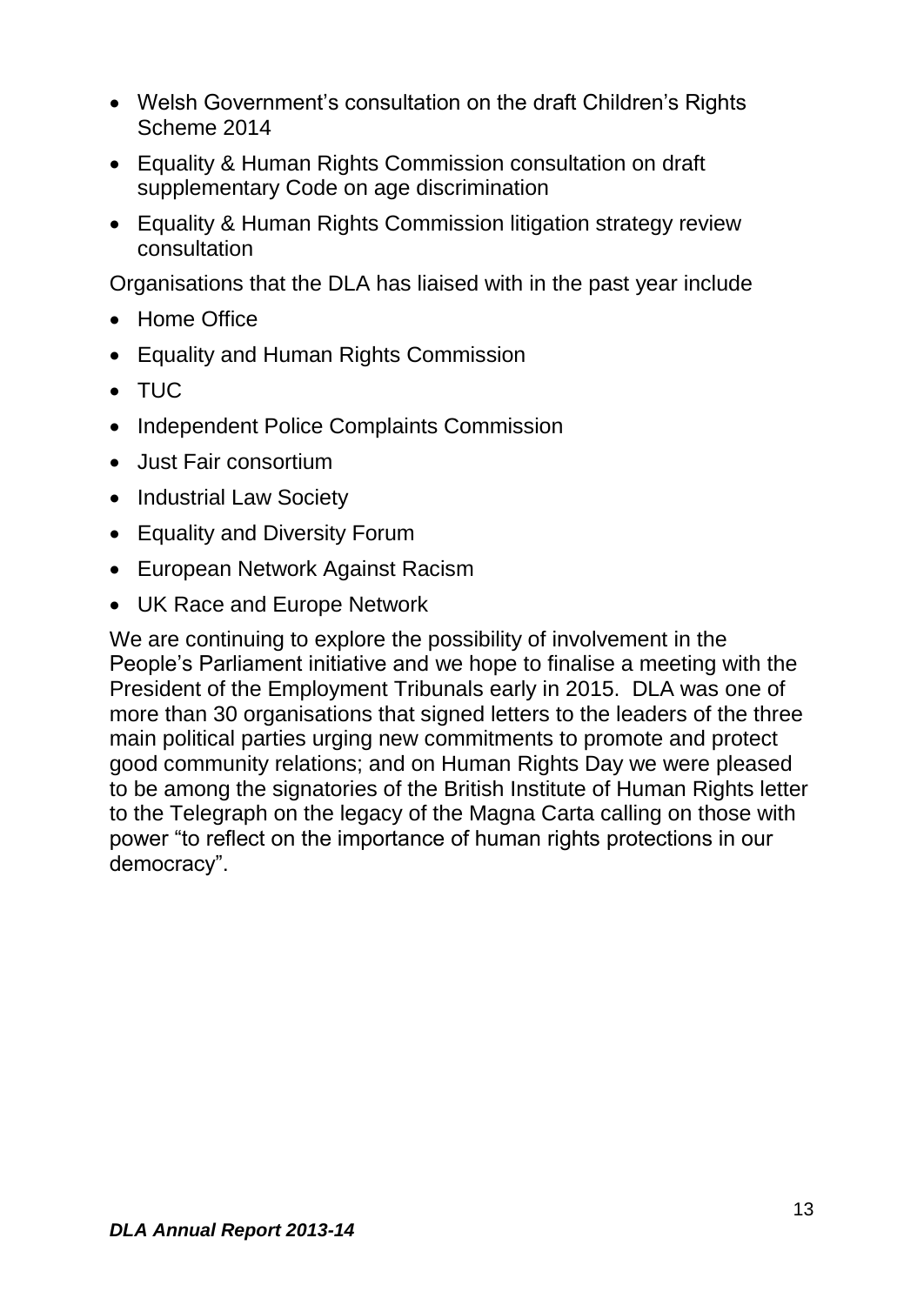## **Appendix 1: Staffing**

Chris Atkinson became the DLA Administrator/Development Officer as a temporary appointment in October 2010 and his permanent position was confirmed in November 2010; he remains in post. This is a part-time post.

There are no other paid or unpaid staff.

### **Appendix 2: Support and Thanks**

During the year we have benefited from the support of the following solicitors' firms, who have hosted Executive Committee and/or Practitioner Group Meetings during the year:

- $\triangle$  Bindmans LLP
- Slater and Walker Lawyers
- Leigh Day
- ◆ Pattinson & Brewer

Additionally Leigh Day and Bindmans LLP have generously printed full sets of documents for our annual conference and for this year's AGM.

Thank you to Doughty Street Chambers for hosting our AGM in February 2014 and to Cloisters Chambers for hosting our AGM this year.

A special vote of thanks is due to Baker & McKenzie for so generously hosting our October conference, providing catering and valuable support services.

We would also like to thank our guest speaker Roger Kline, Research Fellow at Middlesex University and author of *The "snowy white peaks" of the NHS*, for agreeing to speak at this year's AGM.

We are extremely grateful to them all.